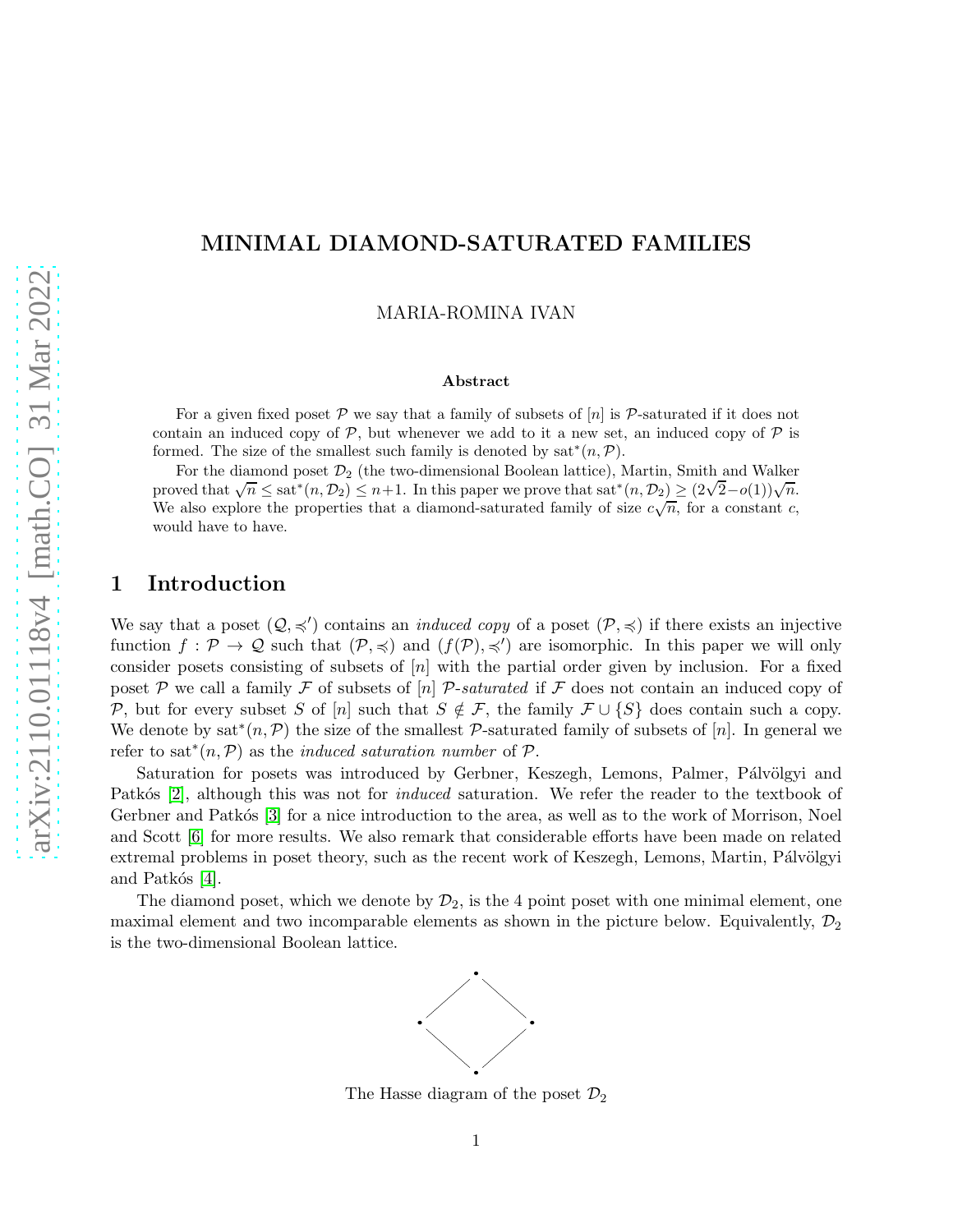Despite the simplicity of the diamond poset, the question of its induced saturation number is still open. The most recent bounds are  $\sqrt{n} \leq$  sat<sup>\*</sup> $(n, \mathcal{D}_2) \leq n+1$  proved by Martin, Smith and Walker [\[5\]](#page-7-4). Ferrara, Kay, Kramer, Martin, Reiniger, Smith and Sullivan [\[1\]](#page-7-5) conjectured that sat<sup>\*</sup> $(n, \mathcal{D}_2) = \Theta(n)$ .

In this paper we prove that  $\text{sat}^*(n, \mathcal{D}_2) \geq (2\sqrt{2} - o(1))\sqrt{n}$ , thus improving the constant factor. We remark that the bound of  $\sqrt{n}$ , proved in [\[5\]](#page-7-4), is the result of an argument about the 'local structure' of a diamond-saturated family, and in fact this type of argument cannot get beyond  $\sqrt{n}$ . To get beyond the  $\sqrt{n}$  barrier and achieve  $2\sqrt{2n}$ , we develop a more 'global' kind of argument which makes full use of the properties of minimal/maximal sets in a diamond-saturated family.

Most importantly, our proof explores in depth what it means for a diamond-saturated family to be of size  $c\sqrt{n}$  for a constant c. Surprisingly, such a structure is very rich in properties and yet, as far as we can see, there is no indication that such a family cannot exist. This suggests that perhaps the induced saturation number for the diamond in not of linear growth.

## 2 The main result

The following lemma, which is a special case of Lemma 9 in paper [\[5\]](#page-7-4), shows the importance of minimal elements in a  $\mathcal{D}_2$ -saturated family F. Ferrara, Kay, Kramer, Martin, Reiniger, Smith and Sullivan [\[1\]](#page-7-5) proved that if F contains the empty set (or the full set [n]), then  $|\mathcal{F}| > n$ . This fact will be used repeatedly throughout the proof.

**Lemma 1.** Let F be a  $\mathcal{D}_2$ -saturated family. Let S be a minimal element of F. Then  $|\mathcal{F}| \geq |S|$ .

Proof. If S is the empty set, then the statement is trivially true.

Now we assume  $S \neq \emptyset$ , and for each element i of S we will find an element of F that contains all elements of S except i. This will give us  $|S|$  elements of F, as desired.

More precisely, by the minimality of S we have that  $S - \{i\} \notin \mathcal{F}$ . Therefore, since F is diamondsaturated,  $S - \{i\}$  will have to form a diamond when added to the family. We obtain three sets A, B and C of F such that they form a diamond together with  $S - \{i\}$ . By the minimality again we can only have  $S - \{i\}$  the minimal element of the diamond. Let A be the maximal element of the diamond.

Suppose  $B \neq S$  and  $C \neq S$ . If  $i \in B$  and  $i \in C$ , then we observe that A, B, C and S form a diamond in F, contradiction. Thus we can assume, without loss of generality, that  $i \notin B$ . So we have  $S - \{i\} \subset B$  and  $i \notin B$ , as claimed.

If on the other hand  $C = S$ , then B and S are incomparable and  $S - \{i\} \subset B$ . So we again ain that  $i \notin B$  and  $S - \{i\} \subset B$ , which finishes the proof. obtain that  $i \notin B$  and  $S - \{i\} \subset B$ , which finishes the proof.

**Theorem 2.** For every  $c < 2\sqrt{2}$  there exists an  $n_0$  such that  $sat^*(n, \mathcal{D}_2) \ge c\sqrt{n}$  for any  $n \ge n_0$ .

*Proof.* Suppose for a contradiction that for some  $c < 2\sqrt{2}$  we have  $sat^*(n, \mathcal{D}_2) \leq c\sqrt{n}$  for some arbitrarily large n.

Fix  $\mathcal F$  an arbitrary diamond-saturated family with cardinality at most  $c\sqrt{n}$ . This immediately implies that  $\emptyset, [n] \notin \mathcal{F}$ . Fix  $S \in \mathcal{F}$  a minimal set with respect to inclusion. From Lemma 1 we know that  $|S| \leq c\sqrt{n}$ . Thus there exist  $n - c\sqrt{n}$  singletons such that  $i \notin S$ . For those singletons, at least  $n-2c\sqrt{n}$  of the sets  $S\cup\{i\}$  are not in  $\mathcal{F}$ , by our initial assumption on the size of the family. A set  $S \cup \{i\}$  that is not in our family must form a diamond with 3 elements of F by the saturation

of F. Assume  $S \cup \{i\}, A, B, C$  form a diamond where  $A, B, C \in \mathcal{F}$ .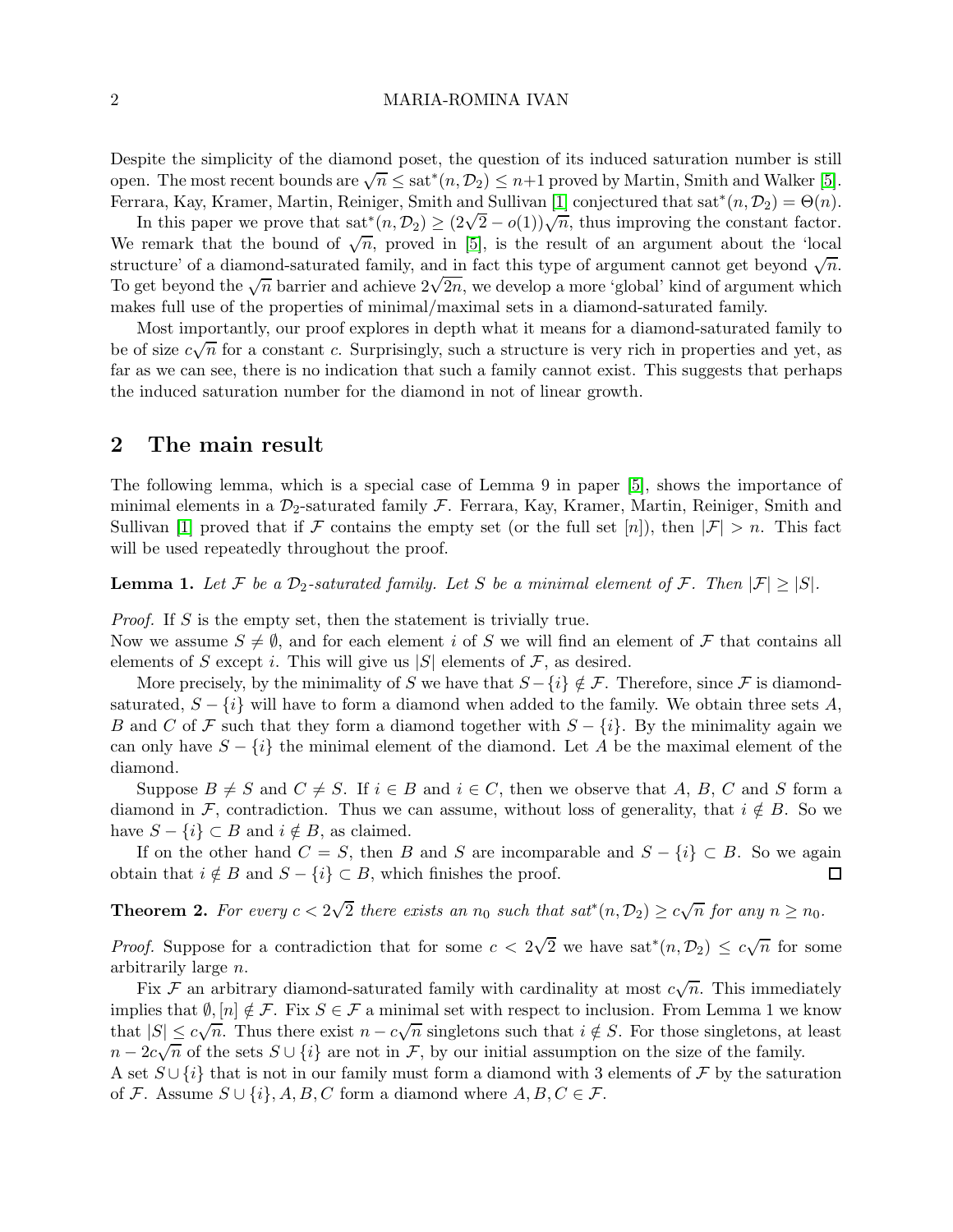We observe that  $S \cup \{i\}$  cannot be the maximal element of such a diamond for more than  $c\sqrt{n}$ singletons. Indeed, for each singleton i for which  $S \cup \{i\}$  is the maximal element of a diamond, let  $V_i$  be minimal among the minimal elements of such diamonds. We observe that each  $V_i$  is a minimal element of F and that  $i \in V_i$  by the minimality of  $S$  ( $V_i \neq S$  as they have different sizes). Moreover,  $V_i = S - K_i \cup \{i\}$  for some  $K_i \subseteq S$ . This implies that  $S \cup \{i\}$  is the maximal element of the diamond for at most  $c\sqrt{n}$  singletons.

Also,  $S \cup \{i\}$  cannot be the minimal element of the diamond because then  $A, B, C, S$  would form a diamond in F, contradicting the fact that F is diamond free. Thus,  $S \cup \{i\}$  has to be one of the two incomparable elements of the induced diamond for at least  $n - 3c\sqrt{n}$  singletons. Therefore, for these singletons *i* we have the structure below, where  $A_i, B_i, S_i \in \mathcal{F}$ .



Moreover, we observe that by minimality either  $S = S_i$  or  $S_i - S = \{i\}$ . If  $S_i \neq S$  then there exists  $K_i \subseteq S$  such that  $S_i = S \cup \{i\} - K_i$ , and all such  $S_i$  are pairwise different because  $S_i$  is the only one containing i. Therefore there are at least  $n - 4c\sqrt{n}$  singletons i such that  $S_i = S$ . We will now focus on these singletons for which we have the following diamond, where  $B_i$  is of maximal cardinality with respect to this construction, and  $A_i$  is of minimal cardinality, after choosing  $B_i$ .



We observe that since  $B_i$  and  $S \cup \{i\}$  are incomparable, but  $S \subset B_i$ , then we must have  $i \notin B_i$ . Claim A. If  $i \neq j$ , then  $B_i \cup \{i\} \neq B_j \cup \{j\}$ .

*Proof.* Suppose  $B_i \cup \{i\} = B_j \cup \{j\}$ . Since  $i \notin B_i$  and  $j \notin B_j$ , we must have  $i \in B_j$  and  $j \in B_i$ , which implies that  $B_i$  and  $B_j$  are incomparable. We now observe that  $S, B_i, B_j, A_i$  form a diamond in  $\mathcal{F},$ which is a contradiction. We can choose  $A_i$  to be the maximal element because  $B_j \subset B_j \cup \{j\} = B_i \cup \{i\} \subset A_i$ .  $B_i \cup \{i\} \subseteq A_i.$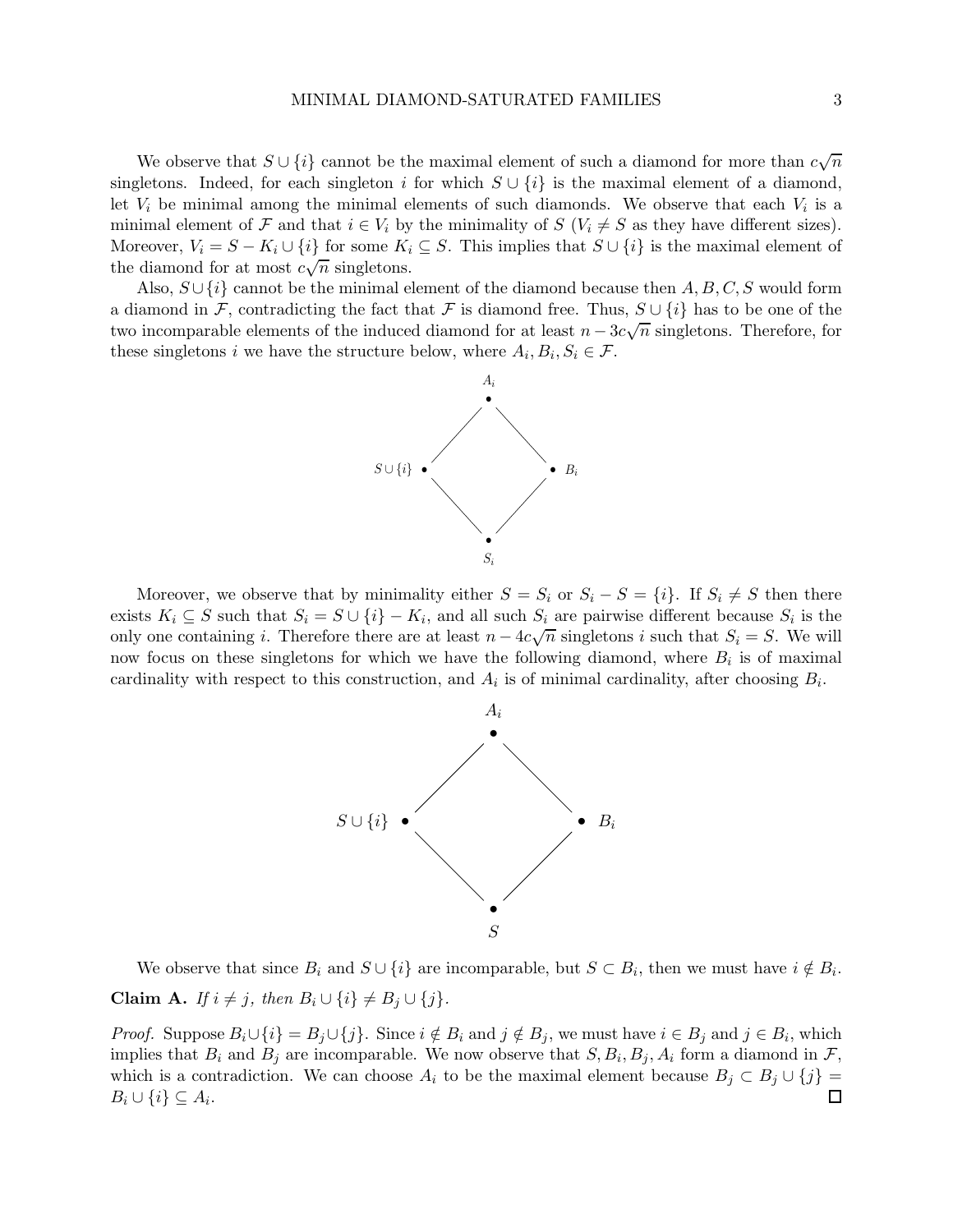We deduce from Claim A and the assumption on the size of F that for at least  $n - 5c\sqrt{n}$ singletons i,  $B_i \cup \{i\}$  is not in the family. Therefore, by saturation, each element  $B_i \cup \{i\}$  has to form a diamond with 3 different elements of  $\mathcal{F}$ . Let  $X_i, Y_i, N_i$  be three such elements. We notice that  $B_i \cup \{i\}$  cannot be the minimal element because then  $B_i, X_i, Y_i, N_i$  would form a diamond in F. It also cannot be the maximal element of the diamond because  $B_i \cup \{i\} \subset A_i$ , thus  $A_i, X_i, Y_i, N_i$ will again form a diamond in F. We conclude that  $B_i \cup \{i\}$  has to be one of the two incomparable elements as shown in the picture below. We choose  $N_i$  of minimal cardinality with respect to this configuration.



**Claim B.**  $B_i$  and  $N_i$  are incomparable.

Proof. Suppose they are comparable. There are three cases:

1.  $N_i \subset B_i$ .

In this case, if  $B_i$  and  $Y_i$  were incomparable, then we would have the diamond  $X_i, B_i, N_i, Y_i$ inside F. Therefore  $B_i$  and  $Y_i$  are comparable and the only option is  $B_i \subset Y_i$  as  $B_i \cup \{i\} \parallel Y_i$ . This also implies that  $i \notin Y_i$ . Finally we have  $S \subset B_i \subset Y_i$ ,  $S \cup \{i\} \subset B_i \cup \{i\} \subset X_i$ , and  $S \cup \{i\}$  ||  $Y_i$  since  $i \notin Y_i$  and clearly  $|S \cup \{i\}| \leq |B_i| < |Y_i|$ . This means that we have the diamond below, which contradicts the maximality of  $B_i$ .



2.  $N_i = B_i$ . This case reduces to the previous case since now we already know  $B_i \subset Y_i$ .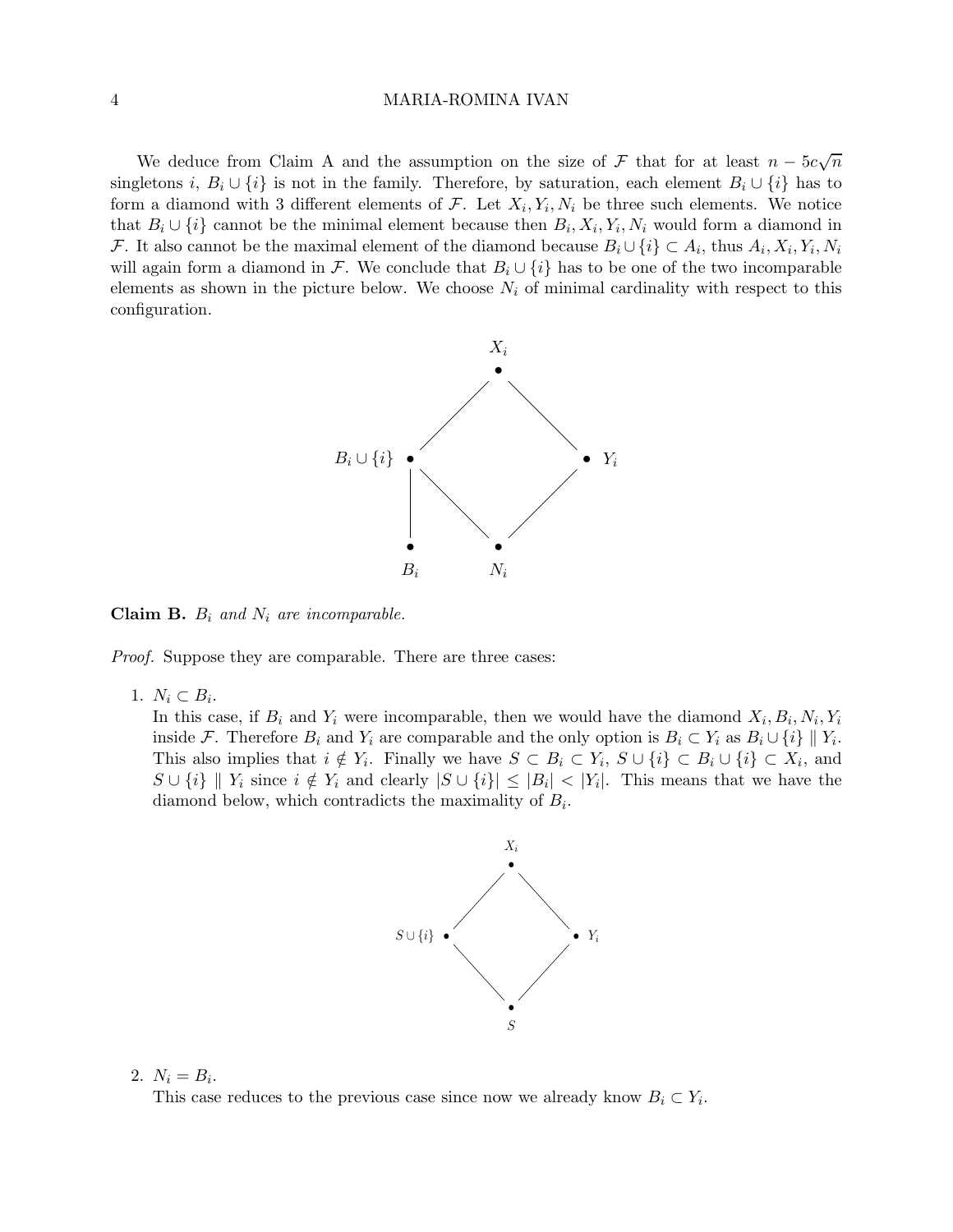This case is impossible by cardinality since  $N_i \subset B_i \cup \{i\}$ , thus  $|B_i| < |N_i| < |B_i \cup \{i\}| = |B_i| + 1$ , a contradiction.

An immediate consequence of Claim B is that S and  $N_i$  are incomparable. If they were not, then  $S \subset N_i$  would form the diamond  $X_i, B_i, N_i, S$  in  $\mathcal{F}$ , contradiction. Lastly, S cannot be equal to  $N_i$ since  $S \subset B_i$ , but  $B_i$  and  $N_i$  are incomparable.

We also remark that by the minimality of  $N_i$  we have that any two distinct  $N_i$  are incomparable, and that  $i \in N_i$ . The second remark follows from the fact that  $N_i \parallel B_i$ , but  $N_i \subset B_i \cup \{i\}$ .

The following claim will be very useful for the construction and consequent modification of a certain bipartite graph at the end of the section.

**Claim C.** If  $i \neq j$  then we cannot have both  $N_i = N_j$  and  $B_i = B_j$ .

*Proof.* Suppose  $N_i = N_j$ . Then by previous remark we have that  $i \in N_i$  and consequently  $i \in N_j$ . Also  $N_j \subset B_j \cup \{j\}$ , thus  $i \in B_j$ . On the other hand  $i \notin B_i$ , hence  $B_i \neq B_j$  which finishes the claim.  $\Box$ 

The next claim is not explicitly used in the proof, however it could be of potential interest towards proving more than the result in this paper, and it further illustrates how constraining and structurally rich is the property of being a minimal diamond-saturated family.

Claim D. If  $B_i \neq B_j$ , then  $A_i \neq A_j$ .

*Proof.* Assume for a contradiction that  $B_i \neq B_j$  and  $A_i = A_j$ . We cannot have  $B_i \parallel B_j$  because otherwise  $A_i = A_j, B_i, B_j, S$  would form a diamond in  $\mathcal{F}$ . Therefore, without loss of generality, we can assume  $B_i \subset B_j$  and we have the following diagram.



If  $S \cup \{i\}$  is not comparable to  $B_j$ , then the diamond formed by these two,  $A_i = A_j$  and S would contradict the maximality of  $B_i$ . Hence we need to have  $S \cup \{i\}$  and  $B_j$  comparable, and by cardinality (there is no set strictly between S and  $S \cup \{i\}$ ), the only possibility is  $S \cup \{i\} \subset B_i$ . But now we have the diamond formed by  $S, B_i, S \cup \{i\}, B_j$  which contradicts the minimality of  $A_i$ with respect to  $B_i$ .

 $\Box$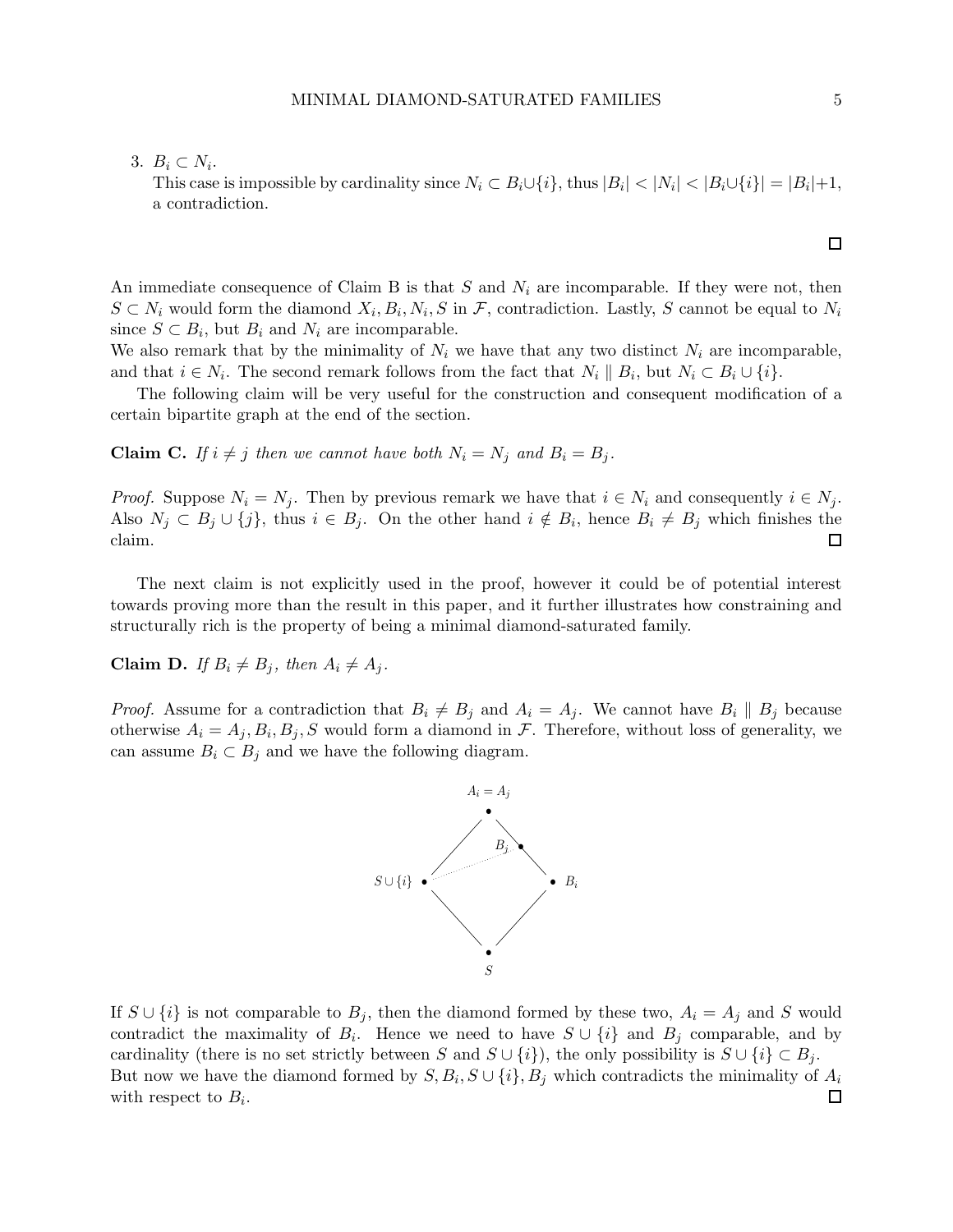We have already seen previously that  $B_i \cup \{i\} \neq B_j \cup \{j\}$  for  $i \neq j$ . Thus we have at least  $n-5c\sqrt{n}$  sets,  $B_i \cup \{i\} \notin \mathcal{F}$ . Each of them has a corresponding set  $N_i$ , although the  $N_i$ 's can sometimes coincide for different i's. We build the following bipartite graph: the vertex set is  $\mathcal{B} \sqcup \mathcal{N}$ , where B consists of the sets  $B_i \cup \{i\}$  and N consists of the corresponding sets  $N_i$ . The only edges are the ones joining  $B_i \cup \{i\}$  to the corresponding  $N_i$  for each i. We observe that each vertex in  $\mathcal{B}$ has degree 1, thus we have at least  $n - 5c\sqrt{n}$  edges.

We now modify the graph by replacing  $B_i \cup \{i\}$  with  $B_i$  for all i, and identifying the same repeating set with a single vertex – in other words, if  $B_i = B_j$  for two  $i \neq j$ , the vertex  $B_i \cup \{i\}$  and the vertex  $B_j \cup \{j\}$  will both be identified with the vertex  $B_i = B_j$ . This new graph, which we call  $G_i$  is bipartite and has vertex set  $\mathcal{B}' \sqcup \mathcal{N}$ , where  $\mathcal{B}'$  consists of the sets  $B_i$ . Notice that no vertex in  $\mathcal{B}'$  appears in  $\mathcal N$  since all the  $B_i$  contain  $S$ , while all the  $N_i$  are incomparable to  $S$ .

If an edge were to contract, that would mean that for two different i and j we have  $N_i = N_j$  and  $B_i = B_j$ , which contradicts Claim C. Hence, the modified graph still has at least  $n - 5c\sqrt{n}$  edges.

Assume that  $|\mathcal{N}| = k$  and that d is the biggest degree in N. Since G is bipartite we have that the number of edges is the sum of degrees in  $\mathcal N$  which is less or equal to kd. Thus we have that  $n - 5c\sqrt{n} \leq kd \Rightarrow d \geq \frac{n - 5c\sqrt{n}}{k}$  $\frac{5c\sqrt{n}}{k}$ . This also tells us that the size of B' is at least  $d \geq \frac{n - 5c\sqrt{n}}{k}$ .  $\frac{\sum v_i}{k}$ . Moreover, we already have that  $|\mathcal{F}| \geq |\mathcal{B}'| + |\mathcal{N}| \geq k + \frac{n - 5c\sqrt{n}}{k}$  $\frac{5c\sqrt{n}}{k} \geq 2\sqrt{n-5c\sqrt{n}}.$ 

Similarly, by looking at  $\mathcal{G} = \{A : \overline{A} \in \mathcal{F}\}\$ , where  $\overline{A}$  is the complement of A in [n], we observe that this is also a diamond-saturated family of the same size as  $\mathcal{F}$ , where the minimal elements are the complements of the the maximal elements of  $\mathcal F$ . We can do the same analysis as above by fixing T a minimal element of G, and construct a bipartite graph H analogously to the above graph  $G$ .

The bipartite graph H has vertex set  $\mathcal{C}' \sqcup \mathcal{M}$ , where M consists of the minimal elements, denoted by  $M_i$  (equivalent to the  $N_j$ ), and C' consists of the elements that contain T, denoted by  $C_k$  (equivalent to the  $B_l$ ). Therefore  $\overline{M}_i \in \mathcal{F}$  are maximal elements in  $\mathcal{F}$ . On the other hand, any  $N_j$  is not a maximal element as it is contained in  $Y_j$  by construction. Similarly, any  $B_l$  is not a maximal element as it is contained in  $A_l$ . We conclude that no  $\bar{M}_i$  can be equal to any  $N_j$  or to any  $B_l$ . Moreover,  $B_l$  is neither a maximal nor a minimal element in  $\mathcal F$  since it is between  $S$  and  $A_i$ , thus no  $\bar{C}_k$  is a minimal or a maximal element either, which implies that no  $\bar{C}_k$  is equal to any  $N_j$ .

Let  $|M| = t$ . By the same argument as above, now applied to the graph H, we have that  $|C'| \geq \frac{n - 5c\sqrt{n}}{t}$  $\frac{\partial c\sqrt{n}}{t}$ . Let  $\mathcal{M}^c = {\overline{A} : A \in \mathcal{M}}$  and  $\mathcal{C}'^c = {\overline{A} : A \in \mathcal{C}'},$  thus  $\mathcal{M}^c$  and  $\mathcal{C}'^c$  are subsets of F. As observed above  $\mathcal{N} \cap \mathcal{M}^c = \emptyset$ ,  $\mathcal{N} \cap \mathcal{C}'^c = \emptyset$  and  $\mathcal{M}^c \cap \mathcal{B}' = \emptyset$ . Therefore we have that  $|\mathcal{F}| \geq |\mathcal{N}| + |\mathcal{M}| + |\mathcal{B}' \cup \mathcal{C}'^c|$ . Assume without loss of generality that  $t \geq k$ . We then have that  $|\mathcal{F}| \geq k + t + |\mathcal{B}'| \geq 2k + \frac{n - 5c\sqrt{n}}{k}$  $\frac{\partial c\sqrt{n}}{k} \geq 2\sqrt{2(n-5c\sqrt{n})}$ , which is greater than  $c\sqrt{n}$  for *n* large enough, a contradiction.  $\Box$ 

The above proof leads to a natural question, namely how disjoint can  $\mathcal{B}'$  and  $\mathcal{C}'^c$  be? Suppose the family F contains a minimal element P and a maximal element R such that P and R are not comparable. It turns out that in that case  $\mathcal{B}'$  and  $\mathcal{C}'^c$  can be disjoint, thus giving  $|\mathcal{F}| \geq$  $|\mathcal{N}| + |\mathcal{B}'| + |\mathcal{M}^c| + |\mathcal{C}'^c| \geq k + \frac{n - 5c\sqrt{n}}{k}$  $\frac{5c\sqrt{n}}{k} + t + \frac{n - 5c\sqrt{n}}{t}$  $\frac{\partial c\sqrt{n}}{t} \geq 4\sqrt{n-5c\sqrt{n}}$ . Indeed, we run the above argument once for F with fixed minimal element P and once for G with fixed minimal element  $\bar{R}$ . Now we notice that if  $B_l = \bar{C}_k$  for some l and k, then  $S \subset B_l = \bar{C}_k \subset \bar{R} = R$ , a contradiction.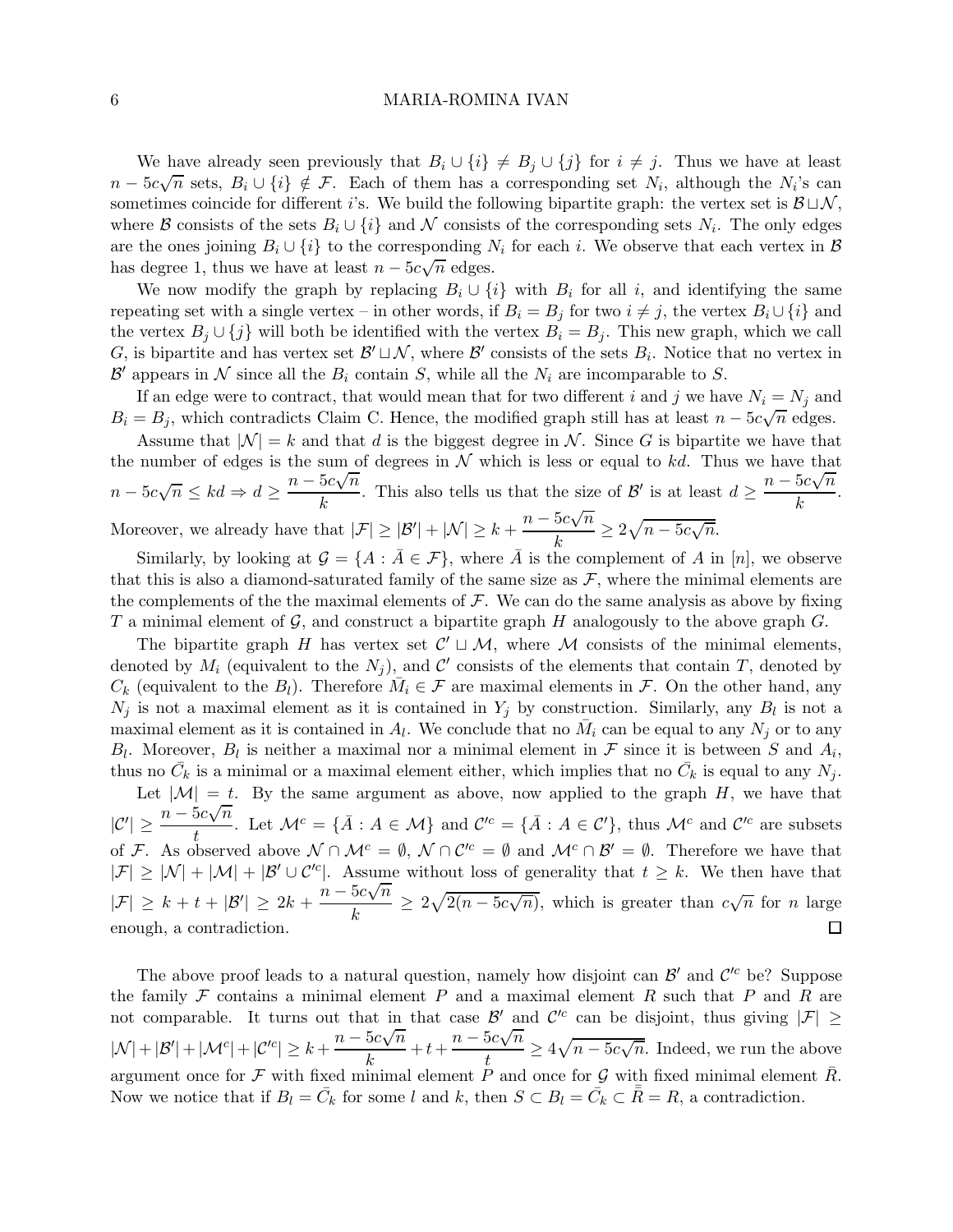However, whether such minimal and maximal sets exist in any diamond-saturated family (without  $\emptyset$  and  $[n]$ ) seems to be a non-trivial question. Using the above notation, the following proposition guarantees the existence of  $P$  and  $R$  under some mild assumptions.

**Proposition 3.** Suppose there is no  $i \notin S$  such that  $S \cup \{i\} \notin \mathcal{F}$ ,  $S = S_i$  and  $B_i \cup \{i\} \in \mathcal{F}$ . Then there exists a minimal element  $P$  and a maximal element  $R$  in  $\mathcal F$  such that  $P$  and  $R$  are not comparable.

*Proof.* We begin by noticing that all the  $N_i$  and S are minimal elements in  $\mathcal F$  and  $i \in N_i$  for every i such that  $i \notin S$  and  $S - K_i \cup \{i\} \notin \mathcal{F}$  for any  $K_i \subseteq S$ . For the singletons  $i \notin S$  such that  $S - K_i \cup \{i\} \in \mathcal{F}$  for some  $K_i \subseteq S$ , we consider  $L_i \in \mathcal{F}$  to be the minimal element such that  $L_i \subseteq S - K_i \cup \{i\}$ . Because S is itself a minimal element, we need to have  $i \in L_i$ .

If every maximal element is comparable to every minimal element, then any maximal element must contain the union of all  $N_i$ ,  $L_i$  and S which is  $[n] - W$ , where  $W = \{i : i \notin S, S \cup \{i\} \in \mathcal{F}\}.$ 

Suppose that  $|W| \geq 2$ . If  $S \cup \{i\}$  and  $S \cup \{j\}$  are in  $\mathcal F$  for  $i \neq j$  and  $i, j \notin S$ , then we cannot have a maximal element  $T \in \mathcal{F}$  that contains the pair  $\{i, j\}$  since by assumption  $S \subset T$  and  $S, S \cup \{i\}, S \cup \{j\}$  and T will form a diamond in F. This implies that no element of F contains both i and j (as every element is included in a maximal element), in particular  $\{i, j\} \notin \mathcal{F}$ . Thus  $\{i, j\}$  will have to form a diamond with 3 elements of F by saturation. However, since the empty set is not in the family,  $\{i, j\}$  cannot be the maximal element of the diamond, therefore it will be a subset of one of the three sets it form a diamond with, contradiction.

We conclude that  $|W| \leq 1$ , thus the union of all the minimal sets is either  $[n]$  or  $[n] - \{i\}$  for some  $i \notin S$  and  $S \cup \{i\} \in \mathcal{F}$ . If the latter is true, then take D to be the maximal element of F that contains  $S \cup \{i\}$ . D will have to contain  $[n] - \{i\}$  too by our assumption, thus  $D = [n]$ . We see that in both cases we have to have  $[n] \in \mathcal{F}$ , which is a contradiction. in both cases we have to have  $[n] \in \mathcal{F}$ , which is a contradiction.

# 3 Could sat<sup>\*</sup> $(n, \mathcal{D}_2)$  be  $O(\sqrt{n})$ ?

The above proof explores the extremal behaviour of a diamond-saturated family of size  $O(\sqrt{n})$ . The square root bound appears to push the minimal and maximal elements closer together, yet spread through most of the layers of the hypercube – note that this is quite unlike the two canonical examples of diamond-saturated families, namely a chain of size  $n+1$ , and the family of all singletons and the empty set. Indeed, consider the graphs constructed towards the end of the proof. They show that, under the condition that the diamond-saturated family  $\mathcal F$  is of square root order,  $\mathcal F$ must be in a way invariant under taking complements – for example, the antichains formed by the minimal and maximal elements have to roughly look the same and be of  $\sqrt{n}$  order.

It is clear from the proof that if the induced saturation number for the diamond is  $\Theta(\sqrt{n})$ , then the size of the biggest antichain of a family of this size has to be of  $\sqrt{n}$  order. This can be seen by looking at the bipartite graph considered in the proof and the fact that one side, namely the  $N_i$ 's, is an antichain of size k. Indeed, we have that the number of edges is equal to the sum of the degrees of the  $N_i$ , thus  $n - 5c\sqrt{n} \le k \times \max$  degree. Because for each  $i, i \in N_i$ , we have  $deg(N_i) \leq |N_i| \leq |\mathcal{F}| \leq c\sqrt{n}$ , where the middle inequality comes from the fact that the  $N_i$  are minimal elements. Therefore the maximum degree is at most  $c\sqrt{n}$ , hence  $k \geq$  $\frac{1}{\sqrt{n}}$  $\frac{c}{c}$  - 5.

By applying Dilworth's theorem, we get that  $\mathcal F$  can be decomposed into roughly  $\sqrt{n}$  chains. Since  $|\mathcal{F}| = O(\sqrt{n})$ , this suggests a family of  $c'\sqrt{n}$  disjoint chains, each of constant size and, more